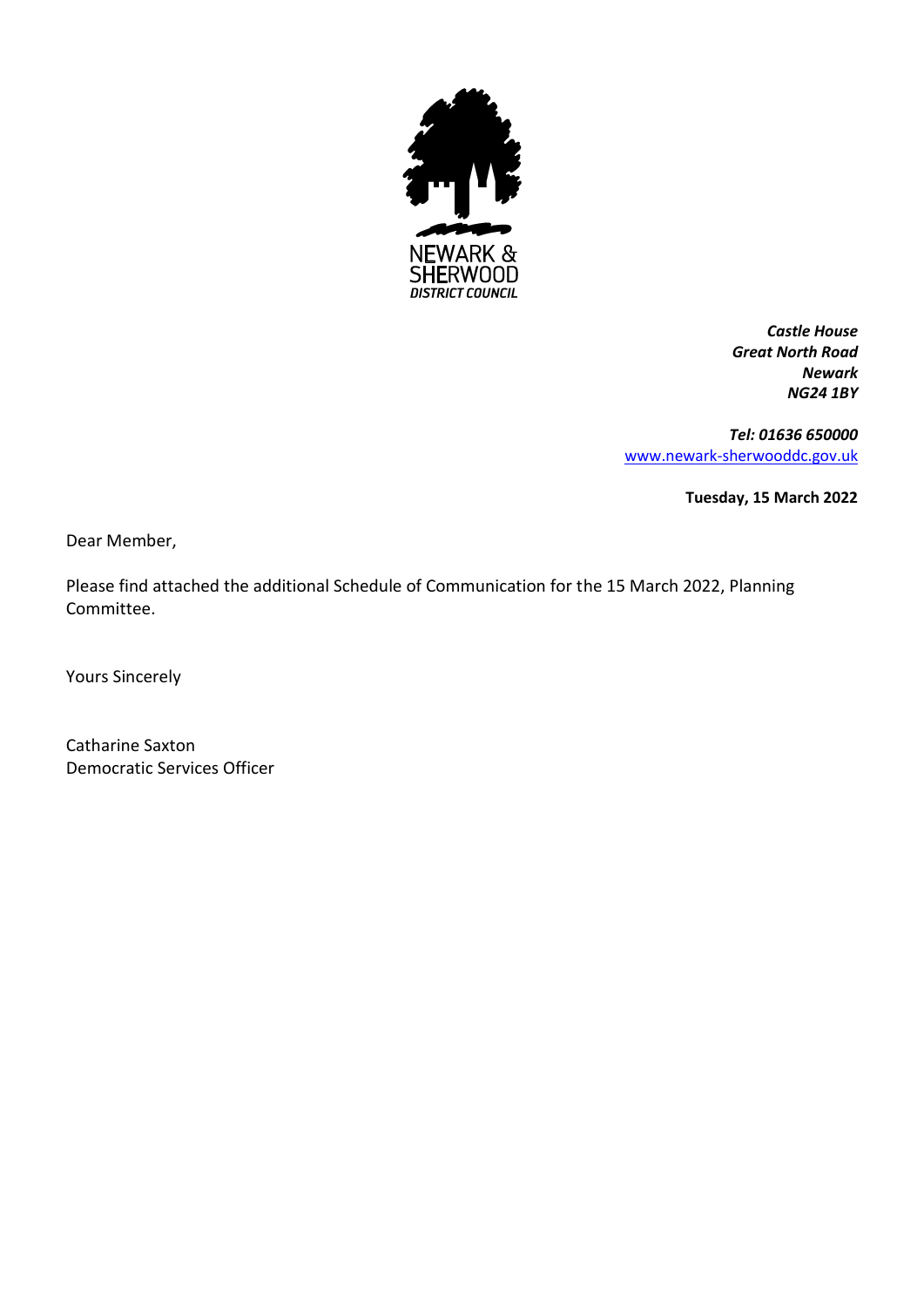| Item                                            | Correspondent         | <b>Date</b> | <b>Points Raised (Summary)</b>                                                                                                                                                                                                                                                                                                                                                                                                                                                                                                                                                                                                                                                                                                                                                                      | <b>Officer's Response</b>                                                                                                                                                                                                                                                                                                                                                                                                                                                                                                                                                                                                                                                                                                                                                       |
|-------------------------------------------------|-----------------------|-------------|-----------------------------------------------------------------------------------------------------------------------------------------------------------------------------------------------------------------------------------------------------------------------------------------------------------------------------------------------------------------------------------------------------------------------------------------------------------------------------------------------------------------------------------------------------------------------------------------------------------------------------------------------------------------------------------------------------------------------------------------------------------------------------------------------------|---------------------------------------------------------------------------------------------------------------------------------------------------------------------------------------------------------------------------------------------------------------------------------------------------------------------------------------------------------------------------------------------------------------------------------------------------------------------------------------------------------------------------------------------------------------------------------------------------------------------------------------------------------------------------------------------------------------------------------------------------------------------------------|
| 5<br>21/02533/FUL                               | Local Resident<br>(1) | 15.03.22    | Email from the Applicant to Members of<br>Planning Committee reiterating their<br>objections which were reported as a late                                                                                                                                                                                                                                                                                                                                                                                                                                                                                                                                                                                                                                                                          | The contents of the email is noted, whilst the objector<br>disagrees with the Officer assessment, these matters<br>are addressed within the committee report.                                                                                                                                                                                                                                                                                                                                                                                                                                                                                                                                                                                                                   |
| Hill House,<br>Epperstone<br><u>Agenda Page</u> |                       |             | item to members in February.<br>There are no very special circumstances<br>to outweigh the harm to the Green Belt.<br>The conclusions of the LVIA are<br>inaccurate and so is the Committee<br>Report assessment of the visual impact of<br>the proposal.<br>Because of the narrow access into the<br>site there will be more, smaller vehicle<br>movements resulting in greater pollution<br>and environmental impact.<br>Local residents do not consider the<br>$\bullet$<br>construction period would be short term<br>so the traffic concerns have not been<br>addressed.<br>Conditions 11 (Prohibited Activities in<br>relation to Trees) and 14 (Demolition and<br>Construction Management Plan): query<br>as to what recourse there would be to<br>the applicant if they breached conditions | The difference in opinion/assessment relating to the<br>Green Belt, landscape/visual impact and highways<br>matters are noted but do not change the conclusions<br>in the Committee Report.<br>The LVIA was produced by a professional in the field<br>and Officers do not dispute its conclusions having<br>visited the site and surroundings independently to<br>assess the potential impact of the development.<br>The agent has advised that the construction period is<br>expected to take between 12-14 months.<br>Condition 11 & 14 would be enforced in line with<br>standard enforcement proceedings and if any agreed<br><b>Agend</b><br>construction and demolition management plan was<br>not being adhered to, any reports of this would be<br>fully investigated. |
| $\mathbf{\mathsf{N}}$                           |                       |             | 11 & 14.<br>Views of the site are achievable from<br>Footpath 2 into the site.<br>The BNG should not outweigh the harm<br>to the green belt.                                                                                                                                                                                                                                                                                                                                                                                                                                                                                                                                                                                                                                                        | Comments relating to views of the site from local<br>ወ<br>footpaths is noted however views of the proposal do<br>not automatically equate to harm. Any views would be $\pm$<br>over a considerable distance, of a dwelling designed to $\mathbb B$<br>assimilate with the landscape.<br>assimilate with the landscape.                                                                                                                                                                                                                                                                                                                                                                                                                                                          |
| 9                                               | Applicant             | 15.03.2022  | The applicant understands that their planning                                                                                                                                                                                                                                                                                                                                                                                                                                                                                                                                                                                                                                                                                                                                                       | Noted.                                                                                                                                                                                                                                                                                                                                                                                                                                                                                                                                                                                                                                                                                                                                                                          |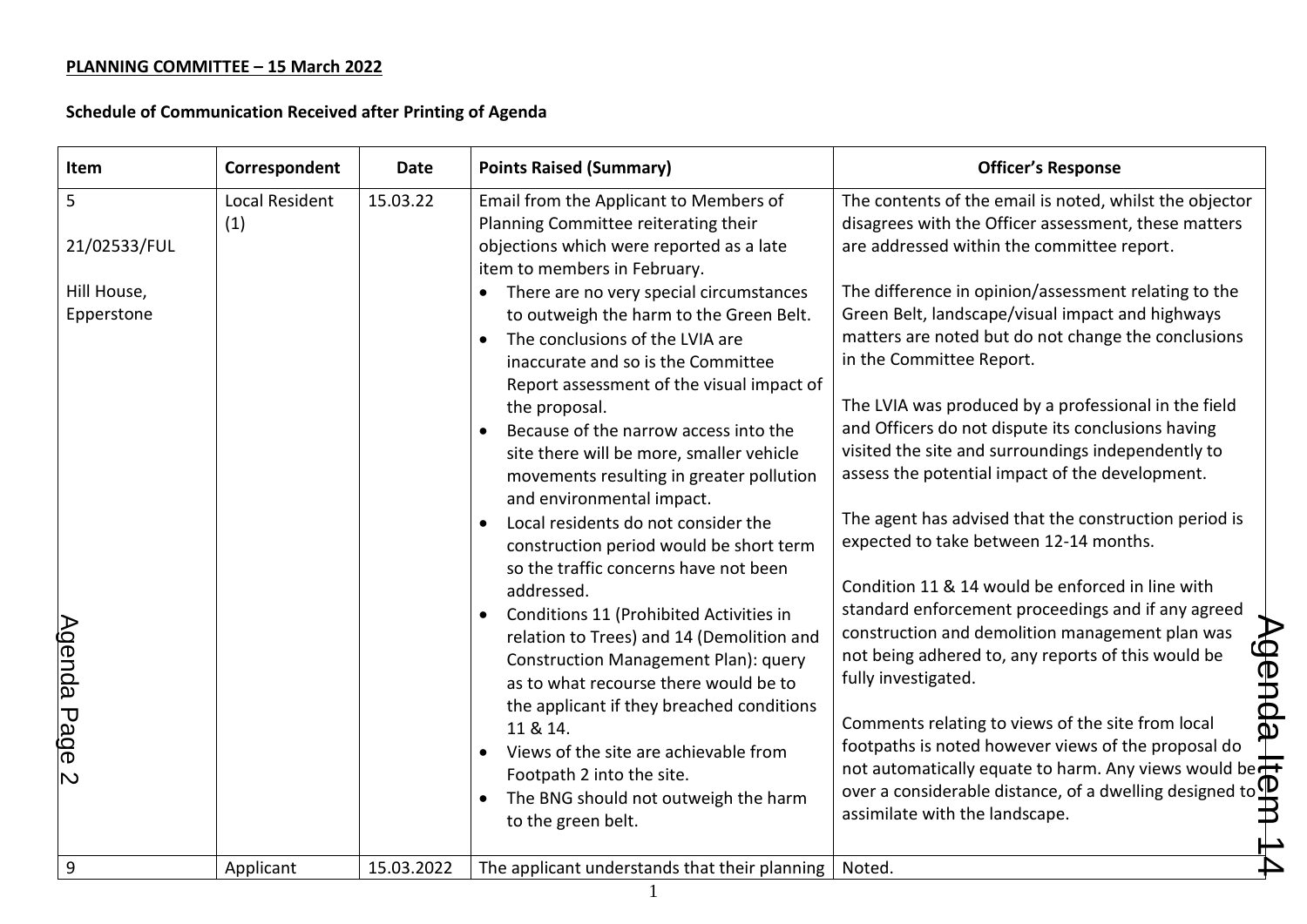| Item                                 | Correspondent | <b>Date</b> | <b>Points Raised (Summary)</b>                                                                                              | <b>Officer's Response</b>                                                                                                                                                                                                  |
|--------------------------------------|---------------|-------------|-----------------------------------------------------------------------------------------------------------------------------|----------------------------------------------------------------------------------------------------------------------------------------------------------------------------------------------------------------------------|
| 22/00073/S73                         |               |             | application for a permanent use is likely to be<br>refused permission on grounds of flood risk.                             | <b>AMEND OFFICER RECOMMENDATION TO THE</b><br><b>FOLLOWING:-</b>                                                                                                                                                           |
| Shannon Falls,<br><b>Tolney Lane</b> |               |             | They have therefore confirmed that they<br>would wish that a grant of a further<br>temporary permission would be considered | That planning permission be granted on a temporary<br>basis for a further 3 years until 31 March 2025 subject<br>to the conditions and reasons set out below:                                                              |
|                                      |               |             | instead.                                                                                                                    | 01                                                                                                                                                                                                                         |
|                                      |               |             |                                                                                                                             | The use hereby permitted shall be for a limited period<br>being the period up to 31 March 2025, or the period<br>during which the land is occupied, whichever is the<br>shorter. When the land ceases to be occupied or on |
|                                      |               |             |                                                                                                                             | 31 March 2025, whichever shall first occur, the use<br>hereby permitted shall cease and all caravans,<br>materials and equipment brought on to the land, or                                                                |
|                                      |               |             |                                                                                                                             | works undertaken to it in connection with the use<br>shall be removed and the land restored to its<br>condition before the development took place in                                                                       |
|                                      |               |             |                                                                                                                             | accordance with a scheme approved under condition<br>3 hereof.                                                                                                                                                             |
|                                      |               |             |                                                                                                                             | Reason:                                                                                                                                                                                                                    |
| <u>Agenda Page</u>                   |               |             |                                                                                                                             | In the recognition of the current need for gypsy and<br>traveller sites within the district and to allow for                                                                                                               |
| $\boldsymbol{\omega}$                |               |             |                                                                                                                             | further assessment of alternative sites to meet this<br>need including sites at less risk of flooding in<br>accordance with the aims of Core Policy 10 of the                                                              |
|                                      |               |             |                                                                                                                             | Newark and Sherwood Amended Core Strategy (2019)<br>and Policy DM5 of the Allocation and Development                                                                                                                       |
|                                      |               |             |                                                                                                                             | Management DPD (2013).                                                                                                                                                                                                     |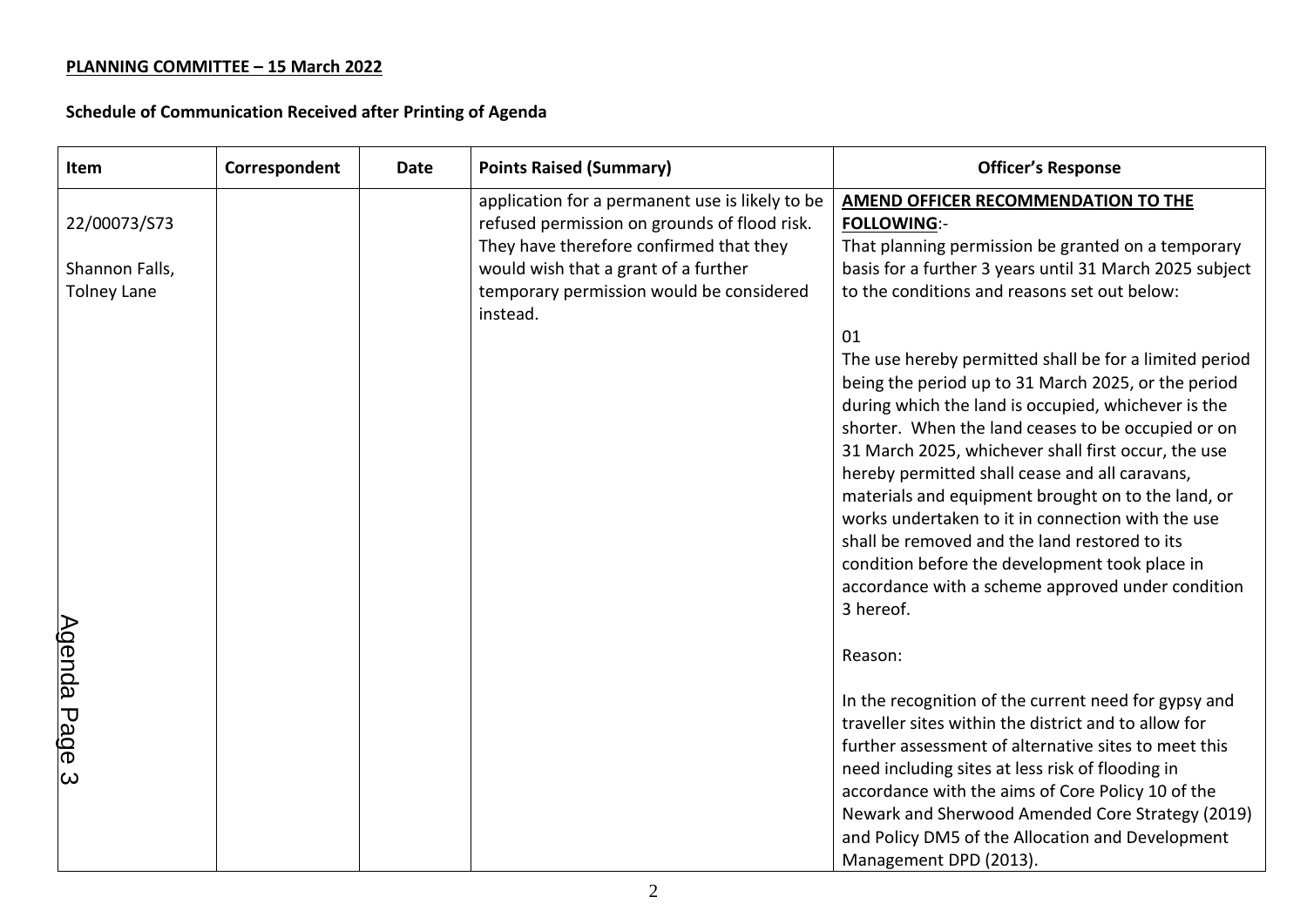| Item                    | Correspondent | Date | <b>Points Raised (Summary)</b> | <b>Officer's Response</b>                                                                                                                                                                                                                                                                                                                                                                                                                                                                                                                                                             |
|-------------------------|---------------|------|--------------------------------|---------------------------------------------------------------------------------------------------------------------------------------------------------------------------------------------------------------------------------------------------------------------------------------------------------------------------------------------------------------------------------------------------------------------------------------------------------------------------------------------------------------------------------------------------------------------------------------|
|                         |               |      |                                | 02                                                                                                                                                                                                                                                                                                                                                                                                                                                                                                                                                                                    |
|                         |               |      |                                | Within 2 months of the date of this planning<br>permission, a scheme for the restoration of the site to<br>its condition before the use commenced at the end of<br>the period for which planning permission is granted<br>for the use (hereafter referred to as the restoration<br>scheme) shall be submitted for the written approval of<br>the local planning authority and the said scheme shall<br>include a timetable for the implementation of its<br>various parts.<br>The approved scheme shall be carried out and<br>completed in accordance with the approved<br>timetable. |
|                         |               |      |                                | Reason:                                                                                                                                                                                                                                                                                                                                                                                                                                                                                                                                                                               |
| <u>Agenda Page</u>      |               |      |                                | In order to protect the long term appearance of the<br>area in accordance with the aims of Core Policy 13 of<br>the Newark and Sherwood Amended Core Strategy<br>(2019) and Policy DM5 of the Newark and Sherwood<br>Allocations and Development Management DPD<br>(2013).                                                                                                                                                                                                                                                                                                            |
| $\overline{\mathbf{4}}$ |               |      |                                | 03                                                                                                                                                                                                                                                                                                                                                                                                                                                                                                                                                                                    |
|                         |               |      |                                | The use hereby permitted shall cease and all<br>caravans, equipment and materials brought onto the<br>land for the purposes of such use shall be removed                                                                                                                                                                                                                                                                                                                                                                                                                              |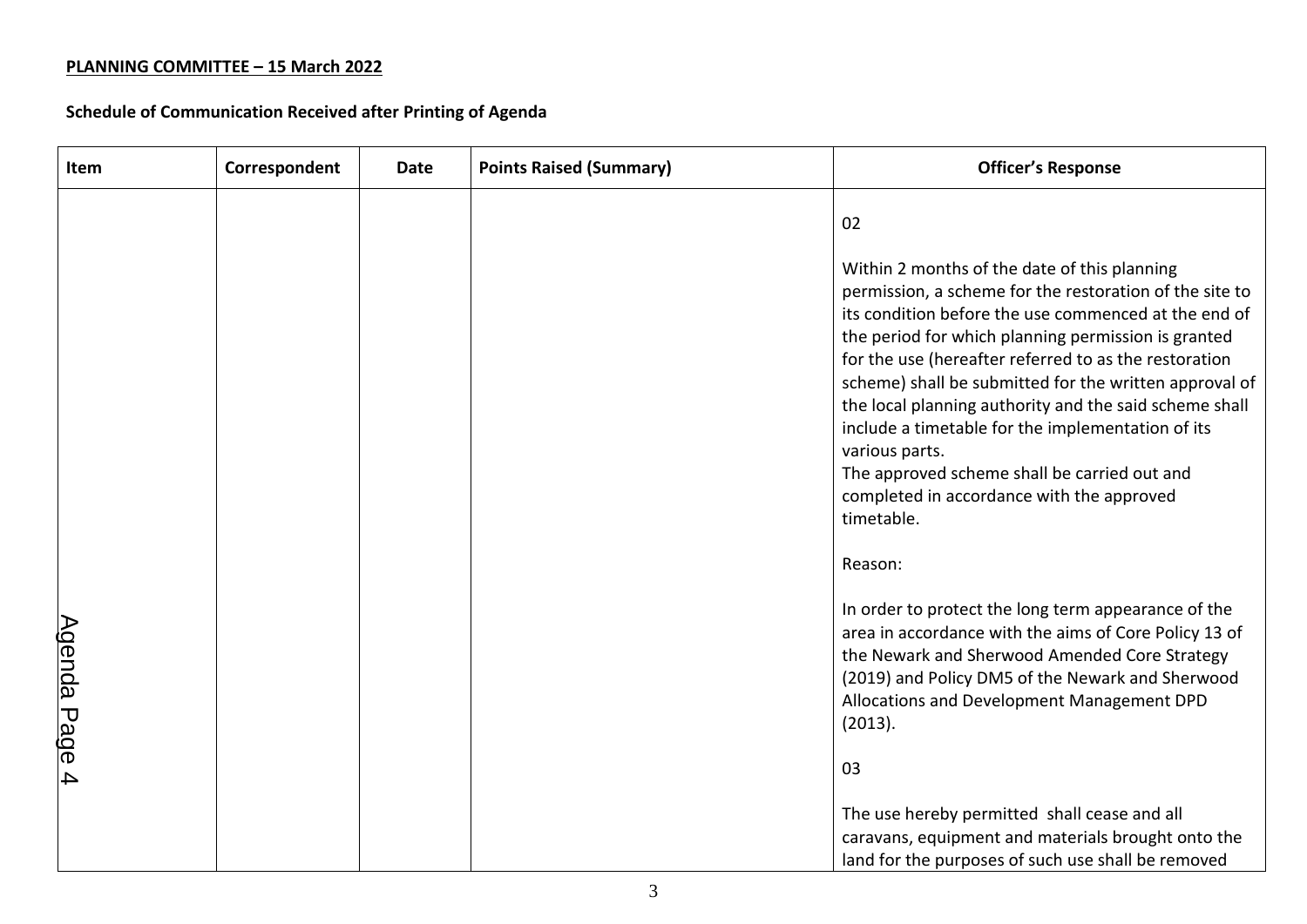| Item        | Correspondent | Date | <b>Points Raised (Summary)</b> | <b>Officer's Response</b>                                                                                                                                                                                                                                                                                                                                                                                                                                                                                                         |
|-------------|---------------|------|--------------------------------|-----------------------------------------------------------------------------------------------------------------------------------------------------------------------------------------------------------------------------------------------------------------------------------------------------------------------------------------------------------------------------------------------------------------------------------------------------------------------------------------------------------------------------------|
|             |               |      |                                | within 6 months of the date of any failure to meet any<br>one of the requirements set out in (i) to (vii) below:                                                                                                                                                                                                                                                                                                                                                                                                                  |
|             |               |      |                                | Within 28 days of the date of this permission, each<br>(i)<br>of the residents shall (a) register with the Environment<br>Agency's Floodline Warnings Direct Service (hereafter<br>referred to as the Flood Warning Service which<br>expression shall include any replacement for that<br>Service provided by the Environment Agency); and (b)<br>provide the local planning authority with confirmation<br>from the Environment Agency that they have done so;                                                                   |
| Agenda Page |               |      |                                | Each of the residents shall maintain their<br>(iii)<br>registration with the Flood Warning Service (or any<br>replacement service) throughout the life of this<br>permission and shall provide the local planning<br>authority with further confirmation from the<br>Environment Agency that they are registered within<br>28 days of each of the following: (a) the first and<br>second anniversaries of the date of this permission;<br>and (b) any written request from the local planning<br>authority for such confirmation; |
| ת           |               |      |                                | (iii) Each of the residents shall notify the local planning<br>authority in writing of the locations to which they<br>could evacuate in the event of a Flood Alert, together<br>with their current telephone contact details within 28<br>days of each of the following: (a) the date of this<br>permission; (b) the first and second anniversaries of<br>the date of this permission; and (c) any written                                                                                                                        |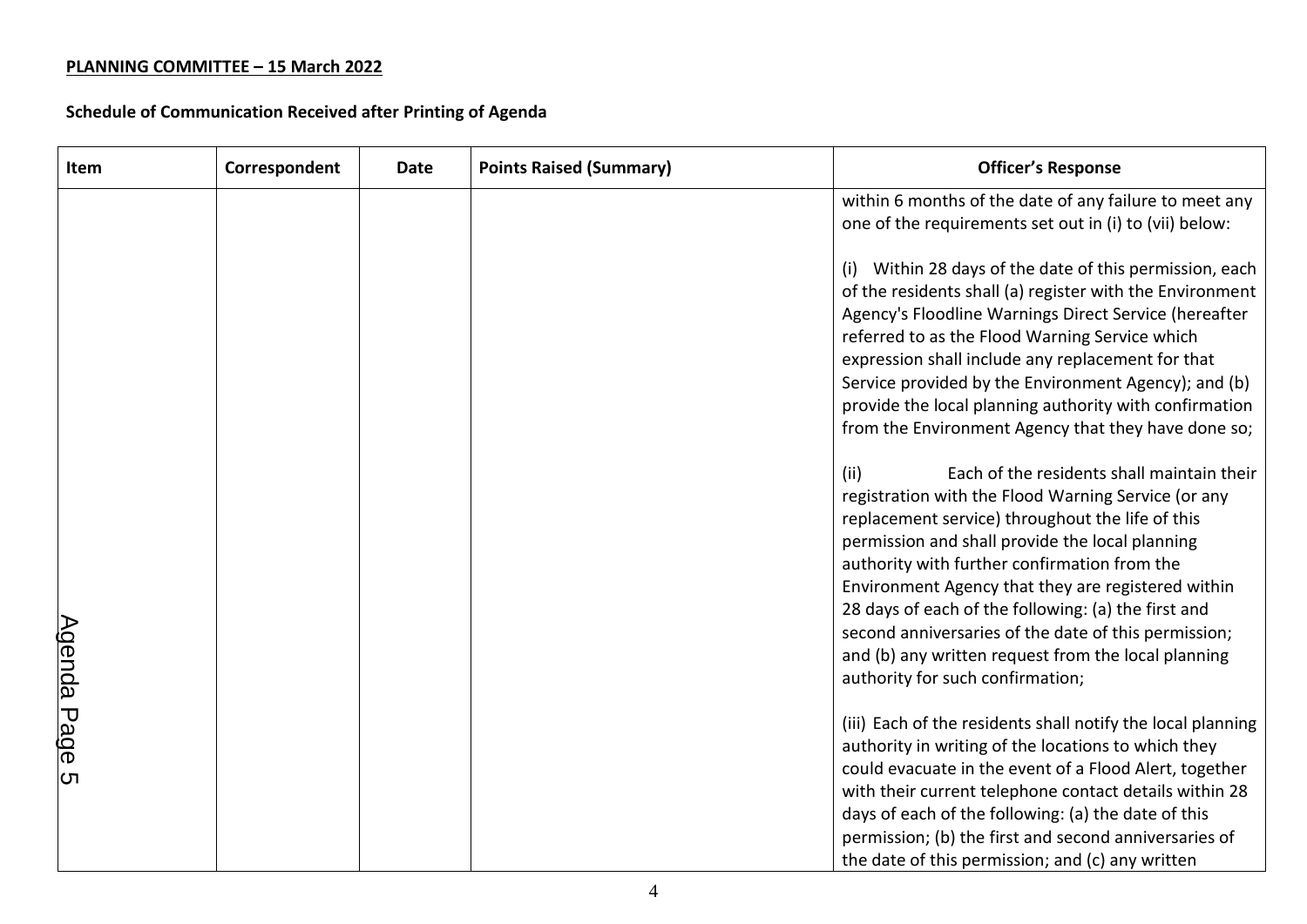| Item              | Correspondent | <b>Date</b> | <b>Points Raised (Summary)</b> | <b>Officer's Response</b>                                                                                                                                                                                                                                                                                                                                                                                                                                                                                                                                                                                                                                                                                                   |
|-------------------|---------------|-------------|--------------------------------|-----------------------------------------------------------------------------------------------------------------------------------------------------------------------------------------------------------------------------------------------------------------------------------------------------------------------------------------------------------------------------------------------------------------------------------------------------------------------------------------------------------------------------------------------------------------------------------------------------------------------------------------------------------------------------------------------------------------------------|
|                   |               |             |                                | request from the local planning authority for such<br>details;                                                                                                                                                                                                                                                                                                                                                                                                                                                                                                                                                                                                                                                              |
|                   |               |             |                                | (iv) Throughout the life of this permission, no less than<br>2 of the residents shall be nominated as Flood<br>Wardens for the site. Details of the first nominated<br>Flood Wardens including names and telephone<br>numbers shall be provided within 28 days of the date<br>of this permission. Thereafter, the names and<br>telephone numbers of the Flood Wardens shall be<br>confirmed in writing to the local planning authority<br>within 28 days of each of the following: (a) any change<br>to the identity of any of the nominated Flood<br>Wardens; (b) the first and second anniversaries of the<br>date of this permission; and (c) any written request<br>from the local planning authority for such details; |
|                   |               |             |                                | (v) Within 8 hours of a Flood Alert, this being the first<br>alert issued through the Flood Warning Service, all of<br>the residents will evacuate the site, bringing all<br>caravans and vehicles with them;                                                                                                                                                                                                                                                                                                                                                                                                                                                                                                               |
| Agenda Page<br>တြ |               |             |                                | Within 10 hours of a Flood Alert the Flood<br>(vi)<br>Wardens, or any one of them, will confirm to the local<br>planning authority that all of the residents have<br>evacuated the site; and                                                                                                                                                                                                                                                                                                                                                                                                                                                                                                                                |
|                   |               |             |                                | (vii) None of the residents shall return to the site until<br>notice is issued through the Flood Warning Service<br>that the Flood Alert is at an end and the all clear has                                                                                                                                                                                                                                                                                                                                                                                                                                                                                                                                                 |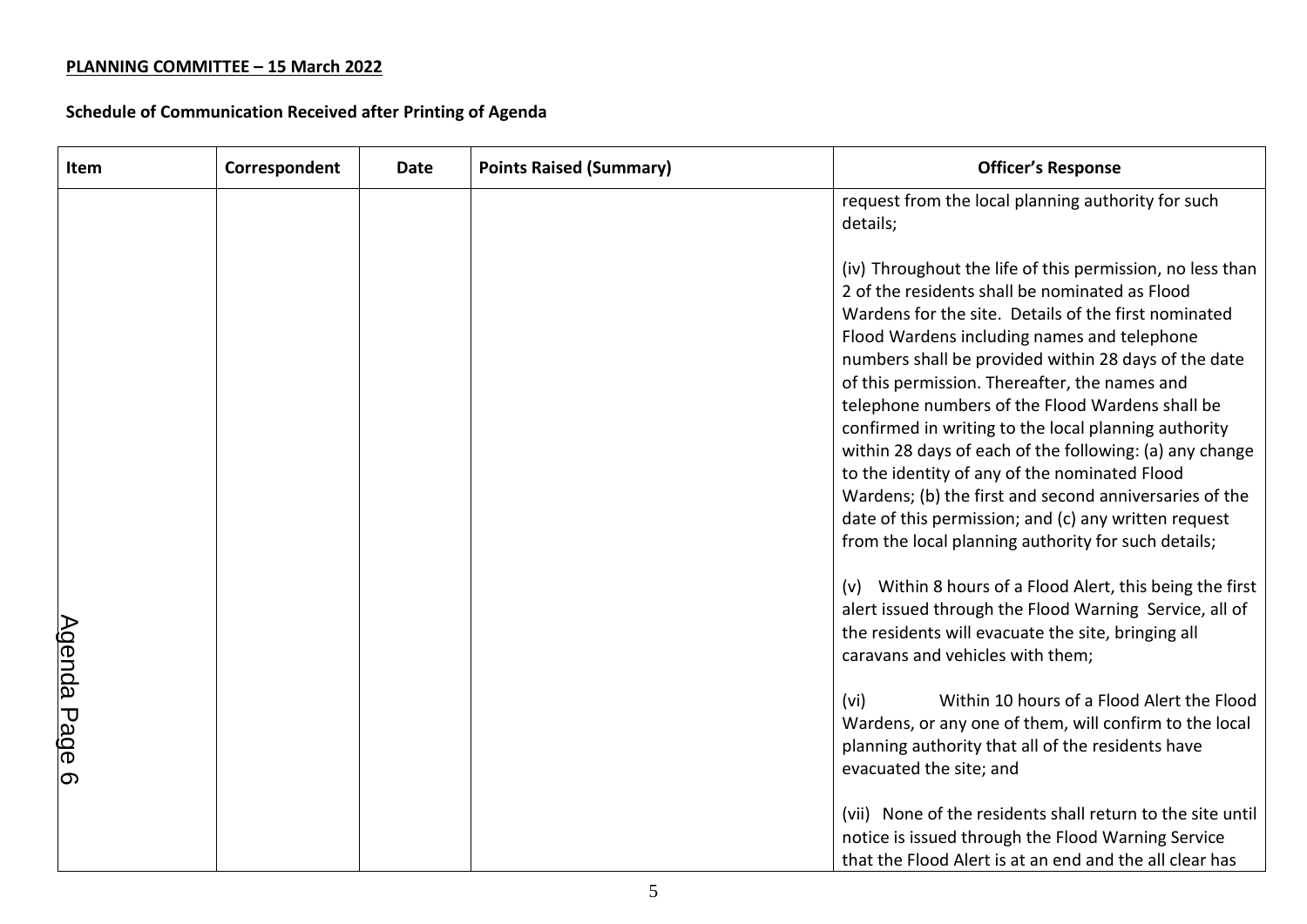| Item                                           | Correspondent | Date | <b>Points Raised (Summary)</b> | <b>Officer's Response</b>                                                                                                                                                                                                                                                                                                                                                                                                                                                                       |
|------------------------------------------------|---------------|------|--------------------------------|-------------------------------------------------------------------------------------------------------------------------------------------------------------------------------------------------------------------------------------------------------------------------------------------------------------------------------------------------------------------------------------------------------------------------------------------------------------------------------------------------|
|                                                |               |      |                                | been given.                                                                                                                                                                                                                                                                                                                                                                                                                                                                                     |
|                                                |               |      |                                | Reason:                                                                                                                                                                                                                                                                                                                                                                                                                                                                                         |
|                                                |               |      |                                | In the interests of reducing flood risk in accordance<br>with the aims of Core Policies 5 and 10 of the Newark<br>and Sherwood Amended Core Strategy (2019) and<br>Policy DM5 of the Allocations and Development<br>Management DPD (2013).                                                                                                                                                                                                                                                      |
|                                                |               |      |                                | 04                                                                                                                                                                                                                                                                                                                                                                                                                                                                                              |
|                                                |               |      |                                | Within 2 months of the date of this planning<br>permission, full details of soft landscape works shall<br>be submitted to and approved in writing by the local<br>planning authority and these works shall be carried<br>out as approved. These details shall include:                                                                                                                                                                                                                          |
| <u>Agenda Page</u><br>$\overline{\phantom{0}}$ |               |      |                                | a schedule (including planting plans and written<br>$\Omega$<br>specifications, including cultivation and other<br>operations associated with plant and grass<br>establishment) of trees, shrubs and other plants,<br>noting species, plant sizes, proposed numbers and<br>densities. The scheme shall be designed so as to<br>enhance the nature conservation value of the site,<br>including the use of locally native plant species.<br>an implementation and phasing programme.<br>$\Omega$ |
|                                                |               |      |                                | Reason:                                                                                                                                                                                                                                                                                                                                                                                                                                                                                         |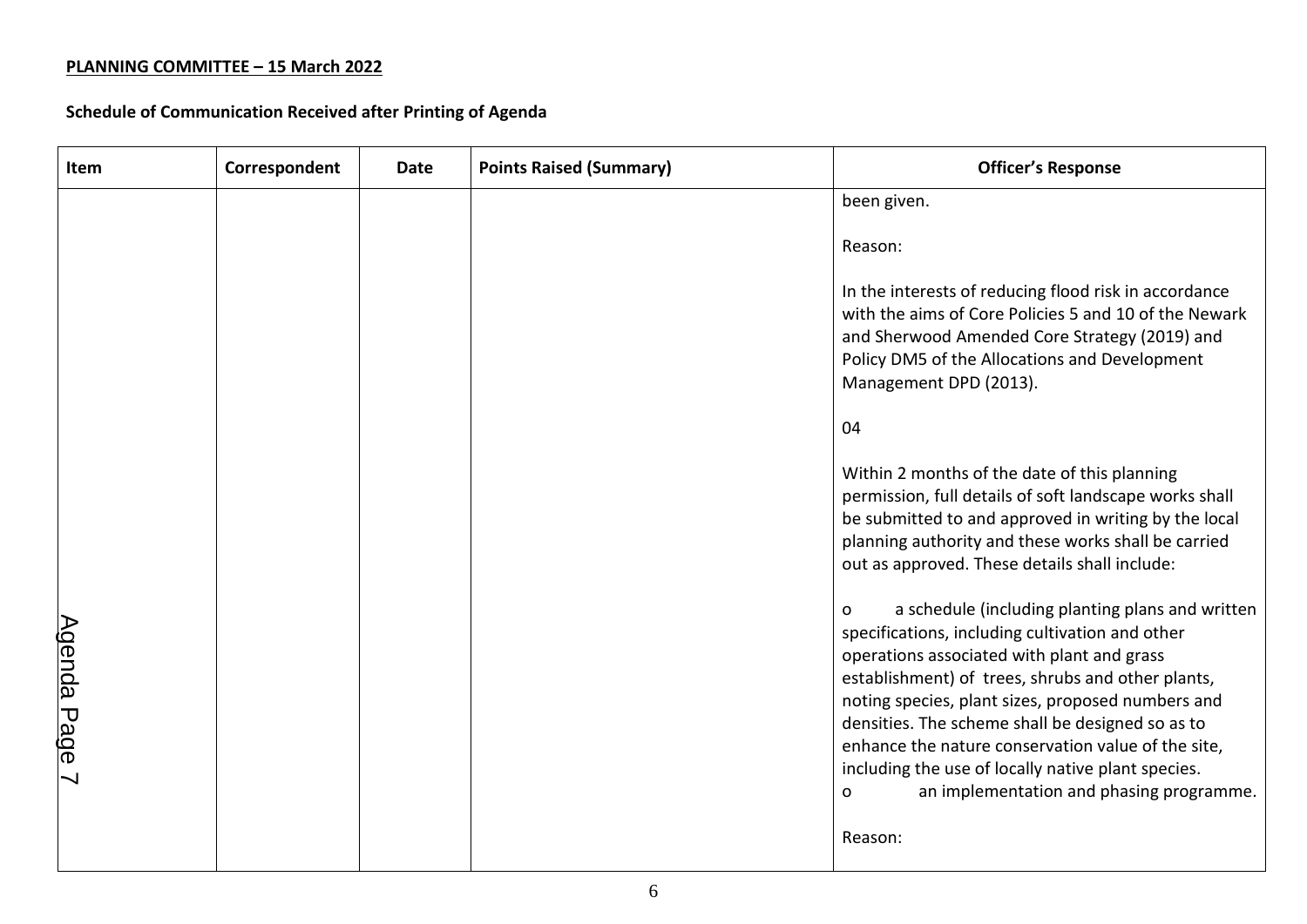| Item               | Correspondent | <b>Date</b> | <b>Points Raised (Summary)</b> | <b>Officer's Response</b>                                                                                                                                                                                                                                        |
|--------------------|---------------|-------------|--------------------------------|------------------------------------------------------------------------------------------------------------------------------------------------------------------------------------------------------------------------------------------------------------------|
|                    |               |             |                                | In the interests of visual amenity and biodiversity in<br>accordance with the aims of Core Policies 5 and 12 of<br>the Newark and Sherwood Amended Core Strategy<br>(2019) and Policies DM5 and DM7 of the Allocations<br>and Development Management DPD (2013). |
|                    |               |             |                                | 05                                                                                                                                                                                                                                                               |
|                    |               |             |                                | The development hereby permitted shall not be<br>carried out except in accordance with the following<br>approved plans,                                                                                                                                          |
|                    |               |             |                                | Location Plan (Job Ref: 12.71);<br>O<br>Proposed Site Plan (Drawing No: 12.71.02);<br>O<br>WC, Laundry Room Details (Drawing No: 12.71.03).<br>$\mathbf 0$                                                                                                       |
| <u>Agenda Page</u> |               |             |                                | Reason:                                                                                                                                                                                                                                                          |
|                    |               |             |                                | So as to define this permission.                                                                                                                                                                                                                                 |
|                    |               |             |                                | Note to Applicant                                                                                                                                                                                                                                                |
|                    |               |             |                                | 01                                                                                                                                                                                                                                                               |
| $\infty$           |               |             |                                | For clarification, this permission approves the<br>occupation of the site by Gypsy and Travellers that fall<br>within the definition set out in Annex 1 of the Planning<br>Policy for Traveller Sites (2015) only which states:                                  |
|                    |               |             |                                | "Persons of nomadic habit of life whatever their race                                                                                                                                                                                                            |